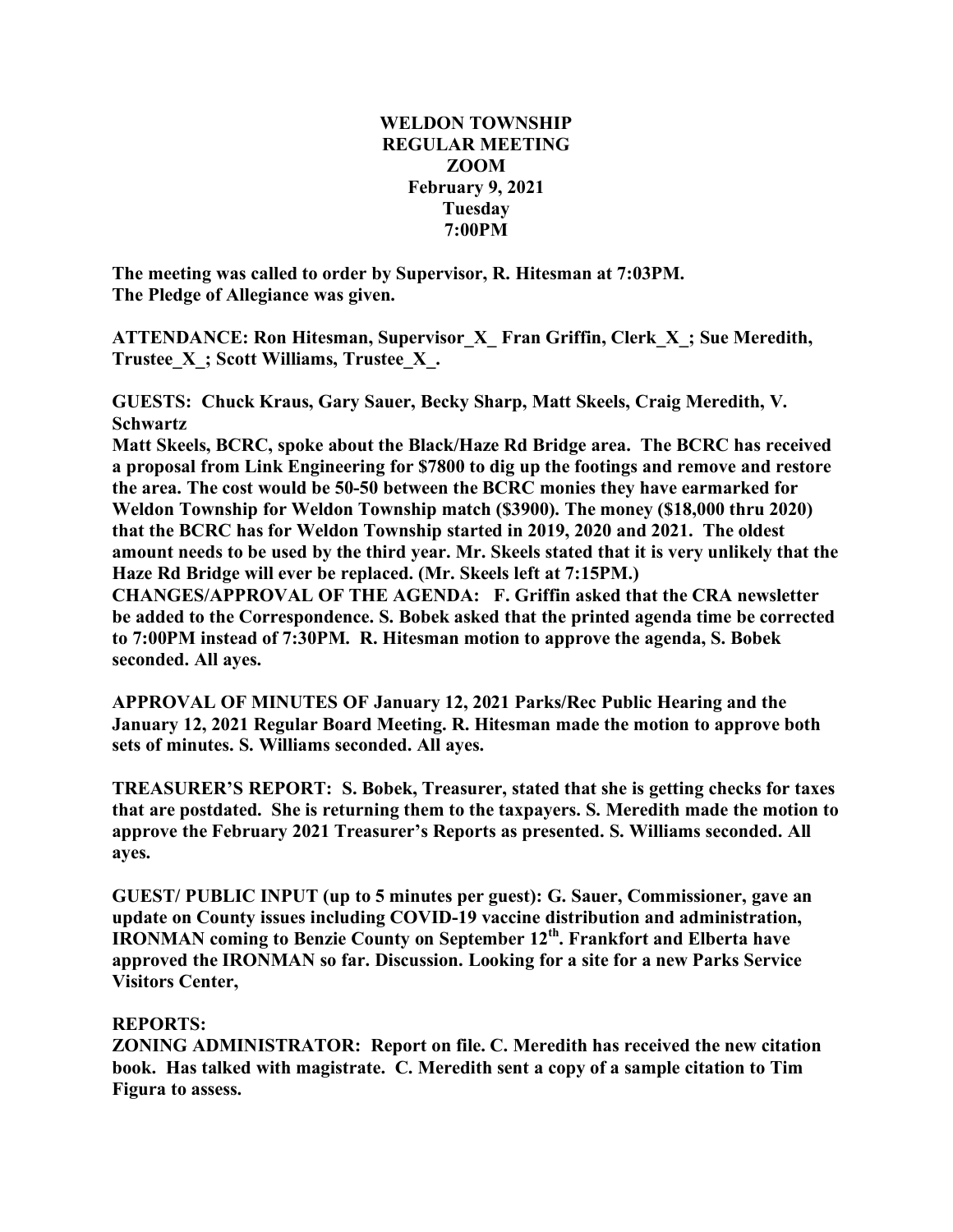**DAY USE PARK: C. Meredith presented the report. Park is being used by snowmobilers and walkers.**

**GREENSPACE GRANT #2 UPDATE: R. Hitesman has been in contact with J. Flynn and SEEDS regarding a possible grant for \$2500 for maintenance at the Day Use Park. Would like to replace the non-slip treads with better ones.**

**PLANNING COMMISSION: C. Kraus reported on the PC ZOOM meeting on Feb 1st . A proposed PC budget was generated. Zoning revisions from the first workshop were discussed. It is felt that it will take two more meetings to complete.**

**LIQUOR INSPECTOR REPORT: on file/no issues**

**BUDGET REPORT: F. Griffin asked for approval of the proposed Budget amendments Move \$1000 from Contingency 890-000 to Insurance-Fringe 851-858 Move \$500 from Contingency 890-000 to Payroll Taxes 851-857 Move \$4400 from Townhall maint 265-930 to Payroll Taxes 851-857 Move \$20 from Townhall maint 265-930 to Payroll Taxes 851-857 S. Meredith made the motion to approve the amendments. R. Hitesman 2nd . Roll call: S. Bobek, S. Meredith, R. Hitesman, S, Williams, F. Griffin all ayes.**

**SUPERVISOR COMMENTS: R. Hitesman spoke about the IRONMAN letter from Crystal Mountain. Discussed Haze Rd project. County Administrator, Mr. Diesch, County Administrator, would like Paula Figura to speak on Broadband at our March meeting. BOR members had the chance to take the BOR training thru MTA. Discussion had on a Designated Assessor thru the County Equalization Dept. S. Bobek felt it was good to go ahead and support it if there is no cost to the Township.**

**CLERK COMMENTS: Budget 2021-2022 Discussed. Budget Hearing will be March 9th at 6:30PM prior to the Township Board's regular meeting. F. Griffin asked the Board to approve having BCB Accounting firm that does our Auditing do our Quarterly reports including 941's and MI SUW quarterly taxes and the W-2's at the end of the year. BCB gave us a cost of \$225 per quarter. S. Bobek made the motion to approve. R. Hitesman seconded. All ayes. Clerk still getting correspondence from the State re: quarterly Oct 2020. State says we owe for that quarter. Clerk has been in contact with them and sent them the statement showing the check we sent them was cleared at the bank and a copy of the cleared check.**

**UNFINISHED BUSINESS: Zoning Fee Schedule comparisons. Craig Meredith only had one suggestion for a Fee change. The LUP# for a single-family dwelling with attached garage should be changed from \$40 to \$60 and SPU from \$100 to \$200. Discussion. S.**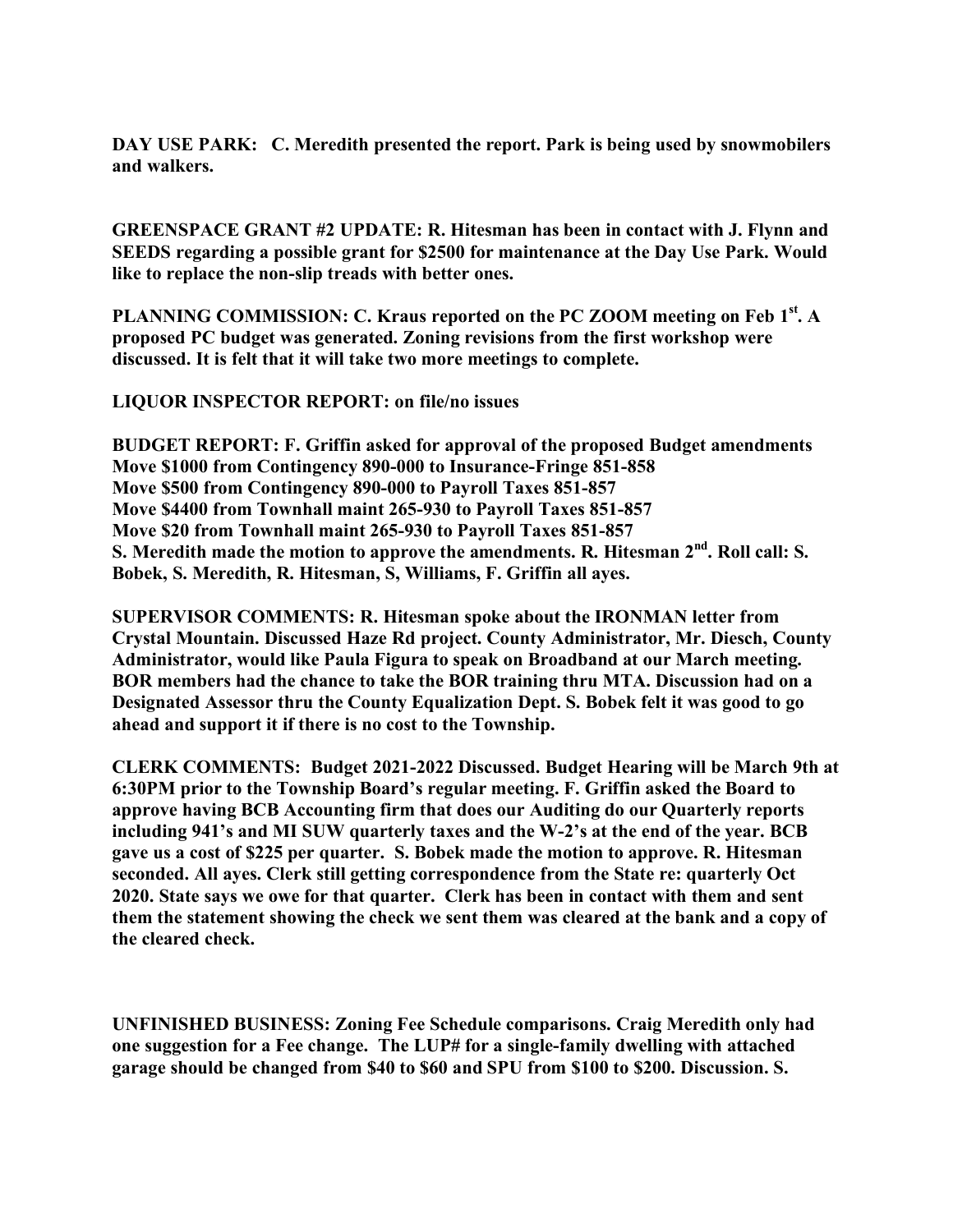**Bobek made the motion to make the changes discussed. F. Griffin seconded. All ayes. Effective date of new fee changes is April 1, 2021.**

**NEW BUSINESS: Assessor's Contract- Discussion. It was suggested that he be an Employee (Agreement) not a Contract person. He should be supplying reports quarterly at the least. He should attend some meetings. R. Hitesman and S. Bobek will compose a letter to Casey Guthrie, Assessor. S. Bobek asked that C. Meredith and G. Stevens turn in a job description of all they do when plowing/mowing/DUP maintenance, etc. and cemetery maintenance. Discussion. R. Hitesman has been in contact with Jennifer Flynn/SEEDS.**

| <b>BILLS:</b>                                                |           |
|--------------------------------------------------------------|-----------|
| <b>Between Meetings Checks</b>                               |           |
| <b>Carrie Aldrich-Deputy Clerk</b>                           | 60.00     |
| <b>Image 360</b>                                             | 423.25    |
| <b>Municipal Retirement System</b>                           | 25.00     |
|                                                              |           |
| <b>Board Pay</b>                                             | \$3158.34 |
| <b>Assessor Pay</b>                                          | 1398.83   |
| <b>Dave Kane</b>                                             | 60.00     |
| <b>Julie Lonn</b>                                            | 50.00     |
| Kaufman, Sparks, Thall, Seeber & Kaufman-citation book 20.00 |           |
| <b>AFLAC</b>                                                 | 257.90    |
| Acentek                                                      | 177.78    |
| VISA                                                         | 674.61    |
| <b>Cherryland Electric</b>                                   | 65.89     |
| <b>Wade Trim</b>                                             | 705.32    |
| Craig Meredith-DUP/Plowing/ZA/LUP                            | 488.00    |
| <b>Chris Bobek-BOR Training</b>                              | 100.00    |
| <b>Jane Hitesman-BOR Training</b>                            | 30.00     |
| <b>Pioneer Press</b>                                         | 91.60     |
| <b>Planning Commission</b>                                   | 425.00    |
| <b>Gary Stevens-Pension Surrender</b>                        | 5010.01   |
|                                                              | 13,211.53 |

**S. Meredith questioned the difference in the pay for the two BOR members training. One attended 5 hours the other 2 hours. S. Bobek made the motion to pay the bills. S. Williams seconded. All ayes.**

**CORRESPONDENCE: BVDL Minutes, BCRC Minutes, Par Plan Newsletter/Dec 2020. CRA Newsletter.**

**PUBLIC COMMENT: C. Meredith mentioned that G. Stevens might need to be notified** that there is a boat on a trailer with a blue tarp on it sitting next to a garage at F. Hankins **place on Lindy and 4th St.**